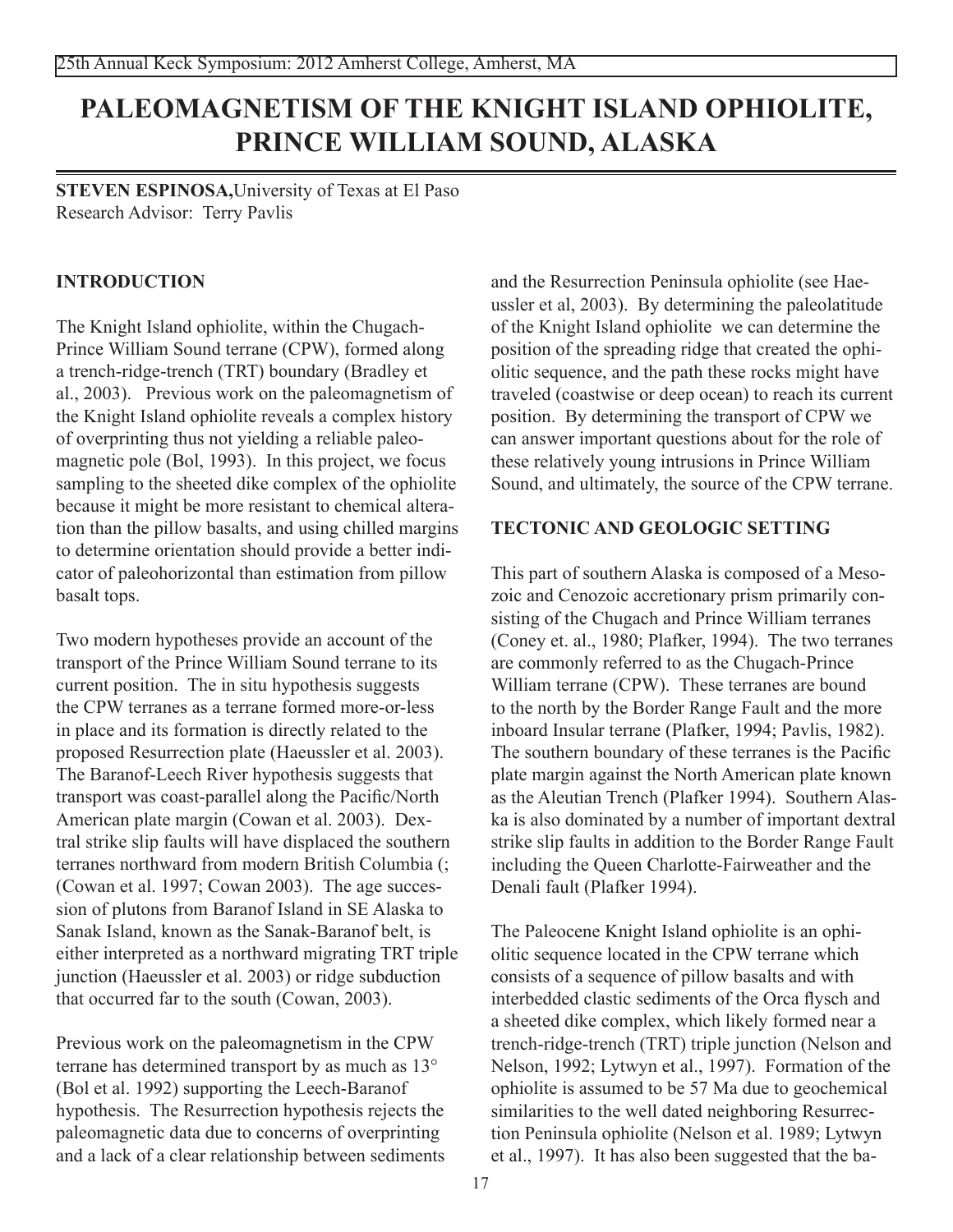#### 25th Annual Keck Symposium: 2012 Amherst College, Amherst, MA

saltic basement rocks that underlie part of the Yakutat terrane (to the east) is source of basalts and mafic rocks, such as those in the ophiolitic suites, in Prince William Sound and Resurrection Bay (Lytwyn et al., 1997; Bruand et al., 2011).

The Eshamy Suite of plutons, located in western Prince William Sound, intruded rocks surrounding the Knight Island ophiolite between 37 and 40Ma. These rocks have geochemical similarities with the Caribou Creek volcanics to the north, across the Border Ranges Fault (Johnson, this volume). Thus these plutons provide an important constraint on the time of last possible significant movement and terrane displacement.

## **PALEOMAGNETISM**

As rocks cool, magnetic minerals have the tendency to record a dipole moment due to the Earth's magnetic field. Through demagnetization, the inclination of the magnetic pole can identified and used to calculate latitude of the body of rock being studied was formed (Tauxe, 2011).

In the laboratory, rocks can be demagnetized to better understand their primary magnetization by two methods: thermal or alternating frequency (AF) demagnetization. Thermal demagnetization involves the heating of rocks in intervals, or steps, and measuring the magnetic intensity once the step temperature has been reached. The unblocking temperature is the temperature at which the magnetic minerals lock in the dipole moment of the field they were formed in; this can either be the natural field (Earth's magnetic field) or some overprint. The second method of demagnetization, AF, involves subjecting a rotating sample to an increasing magnetic field. The field is measured in milliTeslas (mT) and is a description of strength relative to Earth's magnetic field. A strong enough field will act like the unblocking temperature showing an inclination possibly related to a characteristic remanant magnetization. AF demagnetization has an added advantage of identifying and removing chemical and thermal overprints (Tauxe, 2011). Through demagnetization the natural remanant magnetization (NRM), current magnetization of the sample, will be altered to reflect an overprint or the original magnetization.

The original magnetization is referred to as the characteristic remanant magnetization (ChRM). Minerals can be remagnetized through different processes, deviating the NRM from the ChRM. In the CPW terrane, the two possible remagnetization events encountered are thermal remanant magnetization (TRM) and chemical remanant magnetizations (CRM). The ChRM is thermal event related to the crystallization and cooling at a spreading ridge, the ChRM can be altered from local events such as the emplacement of a pluton. The Eshamy suite of plutons intruding and associated hydrothermal processes provides the potential for TRM and CRM overprints. It is known that there was a significant thermal overprint of these rocks at 37-40Ma such that Tmax reached at least  $\sim$ 200 $^{\circ}$ C (Carlson, this volume).

#### **Sampling**

Samples were collected from well-exposed tidal cut outcrops. Samples were drilled with a Pomeroy EZ Core Drill and oriented in the field with a Pomeroy orienting fixture and a Brunton compass. Orientation of the sheeted dikes was determined by identifying chilled margins. Samples were taken mainly from sheeted dikes found on the interior bays of the Knight Island (especially Drier Bay). In locations where dikes were not available, pillow basalt samples were collected to compare results from Bol (1993).

Fractured samples from the coring process were pieced back together in the lab using Ducco cement. Samples were cut to a 2.5 cm length using a table saw. Cores were able to provide two to three samples depending on length drilled in the field and thus over two hundred samples were prepared for demagnetization and analysis. In this contribution I report preliminary results of two sites from a total of 83 cores across 11 sites on Knight Island (Fig. 1).

Due to the weak magnetization of the samples and potential for overprint magnetizations, samples were demagnetized using AF rather than thermal. Samples were demagnetized using a 2GEnterprise Super Conducting Magnetometor at the University of New Mexico. A demagnetization process of 0 to 20mT at 2mT intervals and 20 to 89mT at 3mT intervals was used to demagnetize the samples. This detailed de-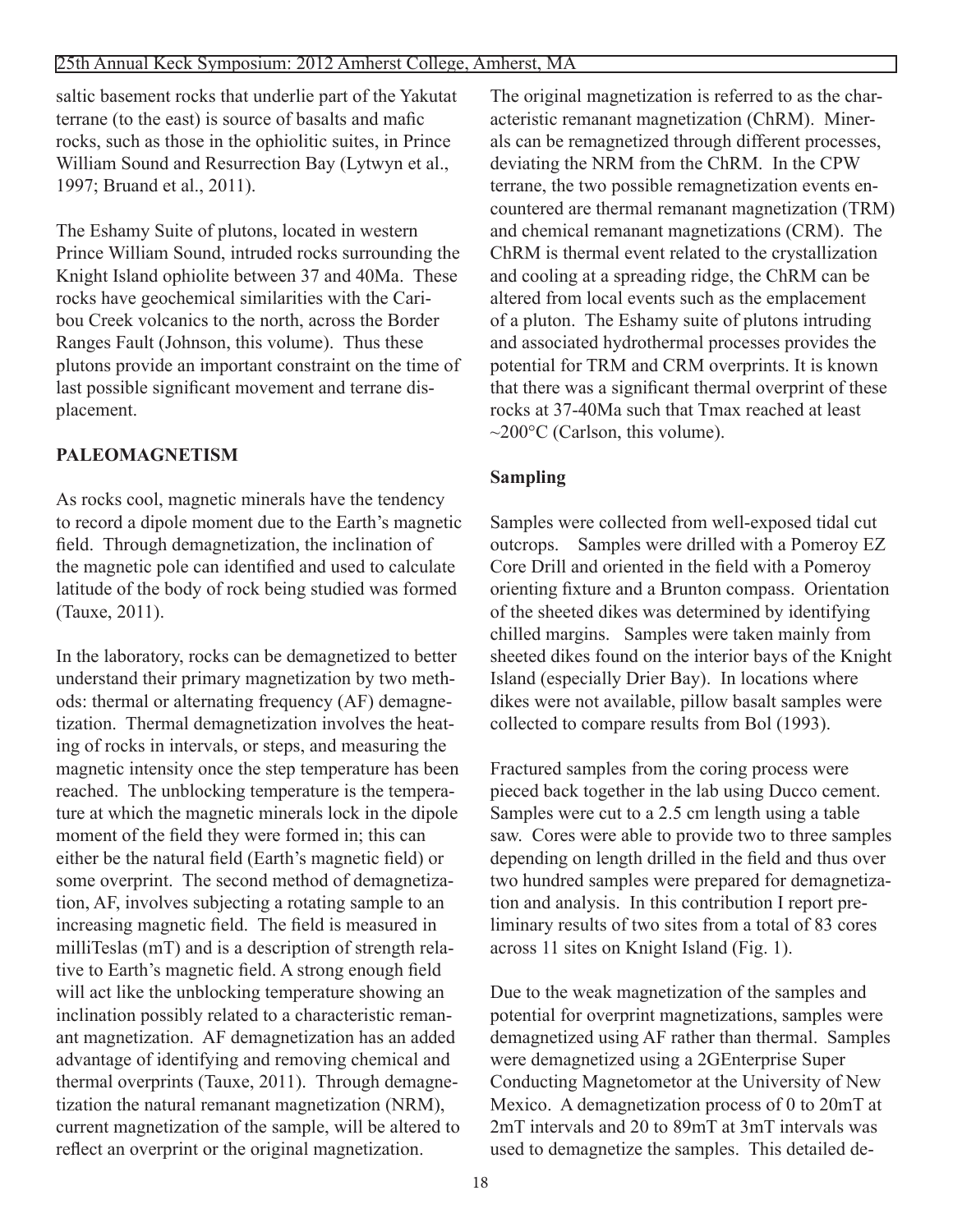

*Figure 1. Geologic map of Knight Island ophiolite, Prince William Sound, Alaska.*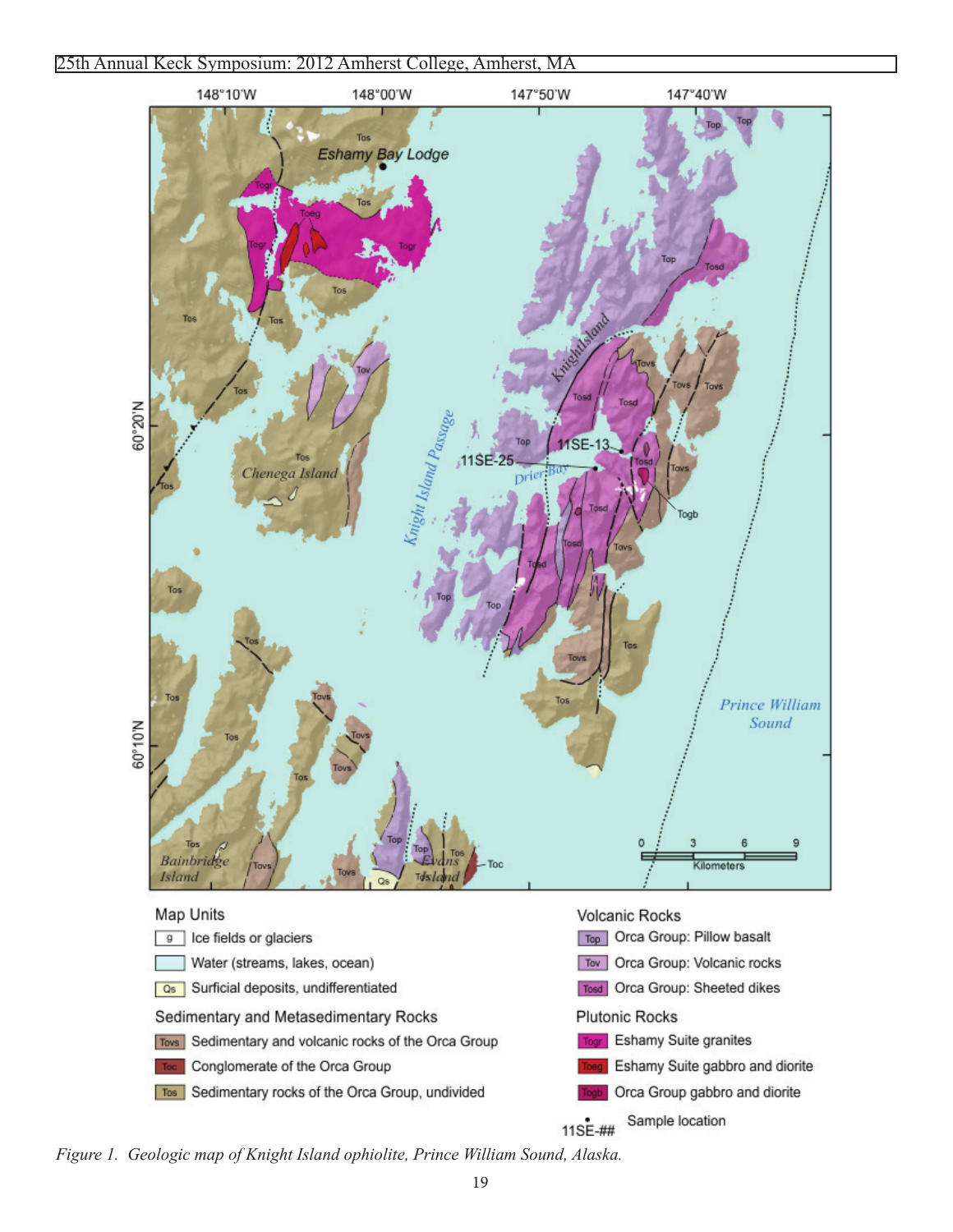magnetization process was chosen to attempt to wipe out overprints that were identified by Bol (1993).

Dikes are near vertical at all sample areas (Tbl. 1). Because of the relatively simple structural geometry of the sheeted dike complex, tilt corrections to bring samples back to paleohorizontal was straight forward and a fold test was unnecessary.

### **ANALYSIS**

Demagnetization data are plotted on orthogonal graphs according to x1 versus x2 and H versus x3 (vertical) where H is the magnitude of the vector sum of x1 and x2 (Tauxe, 2011). As a sample demagnetizes, both plots should trend to the origin. The vector path to reach origin includes the inclination of

| Site           | Strike/Dip                                           |
|----------------|------------------------------------------------------|
| 11SE-13        | 139/78, 170/80                                       |
| 11SE-25 107/82 |                                                      |
|                | Table 1. Dike orientations on Knight Island, Alaska. |

| Sample | Dq | lq    | Dt     | It    | MAD    |      |
|--------|----|-------|--------|-------|--------|------|
| 13BA   |    | 187.5 | 71.3   | 216.7 | $-2.1$ | 27.1 |
| 13BB   |    | 136.1 | 29.7   | 167.7 | 8.4    | 21.6 |
| 13EA   |    | 147.2 | 2.1    | 142.7 | $-7.6$ | 9.5  |
| 13EC   |    | 162.9 | 5.5    | 150   | $-22$  |      |
| 25BB   |    | 209.7 | $-2$   | 262.5 | -76    | 35   |
| 25DA   |    | 58.7  | $-7.6$ | 87.4  | 45.6   | 42.7 |
| 25EA   |    | 63.5  | $-36$  | 58.6  | 25     | 17.4 |
| 25FA   |    | 42    | $-8.6$ | 73.8  | 60.1   | 14.7 |

*Table 2.* Dg *declination before correction, Ig inclination before correction, Dt declination after tilt-correction, It inclination after tilt-correction,* MAD *maximum angle of deviation.*

the ChRM. In an ideal scenario samples will have a linear trend ending at the origin.

Out of 29 demagnetized samples, none plotted to the origin. A great circle was fit to end point members to the origin, providing a plane on which the inclination should lie within a margin of error (Tbl. 2). Great circles from a site were combined and analyzed with Fisher statistics (Fisher, 1953) to identify a mean declination and inclination with 95% confidence (Fig. 2).

#### **DISCUSSION**

From the samples run, only two sites: 13 and 25, provided demagnetization data suitable enough to analyze using great circle fits and Fisher statistics. Within both of these sites, at least one sample contained a declination and inclination very different from the other two (Tbl. 2). Samples having flipped inclinations within the same dike are evidence for folding or overprinting. Because these dikes are near vertical and have little evidence of folding these inclination changes interpreted to be related to overprinting. These inclination differences between sample localities (Tbl. 3) are consistent with prior observations of numerous overprint directions within Knight Island pillow basalts (Bol, 1993).

#### **CONCLUSION**

Paleomagnetism from the Knight Island ophiolite is in a unique position to clarify issues regarding the transport of the CPW terrane. However, the current small sample population of overprinted rocks has not been able to provide further insight into the distance and direction the Knight Island ophiolite has traveled to reach its current latitude. In addition, inclination change from down to up within the same dike is a

| Sample N/n |      | Dq | lq | Dt |  | It a95 k                              | lith |
|------------|------|----|----|----|--|---------------------------------------|------|
|            |      |    |    |    |  | 13 3 4 63.1 27.2 79 - 12.6 43.3 4.1 d |      |
|            | 2534 |    |    |    |  | 324.2 -17.5 338.4 44.4 33.2 9.9 d     |      |

Table 3. Summary paleomagnetic data for the Knight Island ophiolite. N is the number of samples used for mean incli*nation,* n *is the total number of samples processed for site. Declination* Dg *and inclination* Ig *are the best fit great circle before correction. Declination* Dt *and inclination It are the best fit great circle after tilt-correction. Alpha-95* a95 *confidence defines an area where true mean is contained within calculated mean using dispersion parameter* k *(Fisher, 1953). The lithology* lith *of the samples are either dike* d *or pillow basalts* b*.*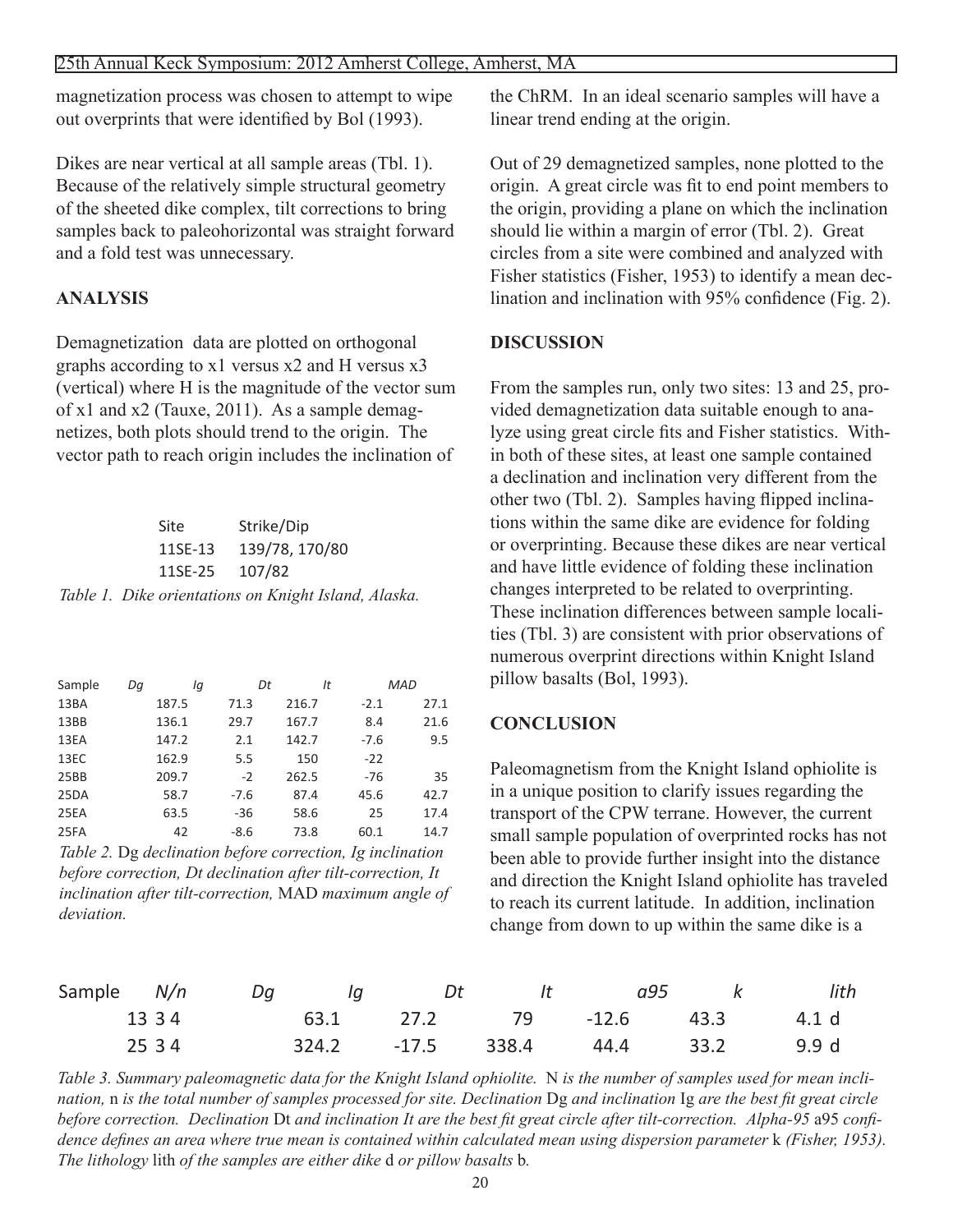confirmation of overprinting. A larger data set will provide: a) more evidence for overprints b) evidence for a regional fold that needs to be applied for tilt correction of the dikes.

# **ACKNOWLEDGEMENTS**

The Keck 2011 Alaska summer research experience was funded in part by the National Science Foundation (NSF EAR 1116554 to Garvet, EAR 1116536 to Davidson, NSF EAR 106270 to Varga). Additional funding was provided by the Keck Geology Consortium. Finally, from the UTEP Department of Geological Sciences with additional funds for travel. I would like to thank Robert Varga for his investment in my future through the Keck program. I would also like to thank John Garver, Union College and Cameron Davidson for trusting me with such a vast project. Through your efforts and guidance I now understand how much I don't know about the wilderness that is Alaska. Access to the 2G Enterprises magnetometor was provided by John Geissman at the University of Texas at Dallas; thank you for the use of your time, and expertise. Thank you to my research advisor Terry Pavlis for your continued mentoring through my path in the geosciences.

# **REFERENCES**

- Bruand, E., Gasser, D., Bonnand, P., Stuewe, K., 2011, The petrology and geochemistry of a metabasite belt along the southern margin of Alaska. Lithos, v. 127, p. 282-297.
- Bradley, D., Kusky, T., Haeussler, P., Goldfarb, R., Miller, M., Dumoulin, J., Nelson, S.W., and Karl, S., 2003, Geologic signature of early Tertiary ridge subduction in Alaska, in Sisson, VB., Roeske, S.M., and Pavlis, T.L., (eds.), Geology of a transpressional orogen developed during ridge-trench interaction along the North Pacific margin: Boulder, Colorado, Geological Society of America Special Paper 371, p. 19-49.
- Bol, A.J., R.S. Cole, C.S. Gromme, J.W. Hillhouse, 1992, Paleomagnetism of the Resurrection Peninsula Alaska: Implications for the tectonics of southern Alaska and the Kula-Farallon



*Figure 2. (A) Tilt-corrected orthogonal diagram for sample 25Bb. Blue dots are horizontal components, green are vertical components scaled at 13.3e-3 A/m. Note that the endpoints trend toward the origin but do not reach it. (B) Lower hemisphere stereonet projection of the poles to great circle fits (black dots) for three samples from site 25 (Fig. 1). Red dot is calculated vector mean from poles. The red region defines the 95% confidence of the calculated mean vector (Fisher, 1953).*

ridge, Journal of Geophysical Research, v. 97, p 17,213-17,232.

Bol, A.J., 1993, Overprint magnetizations in support of northward displacement of the Chugach-Prince William terrane, Alaska, Journal of Geophysical Research, v. 98, n. B12, p. 22,389- 22,400.

Carlson, B.M., 2012 (this volume), Cooling and